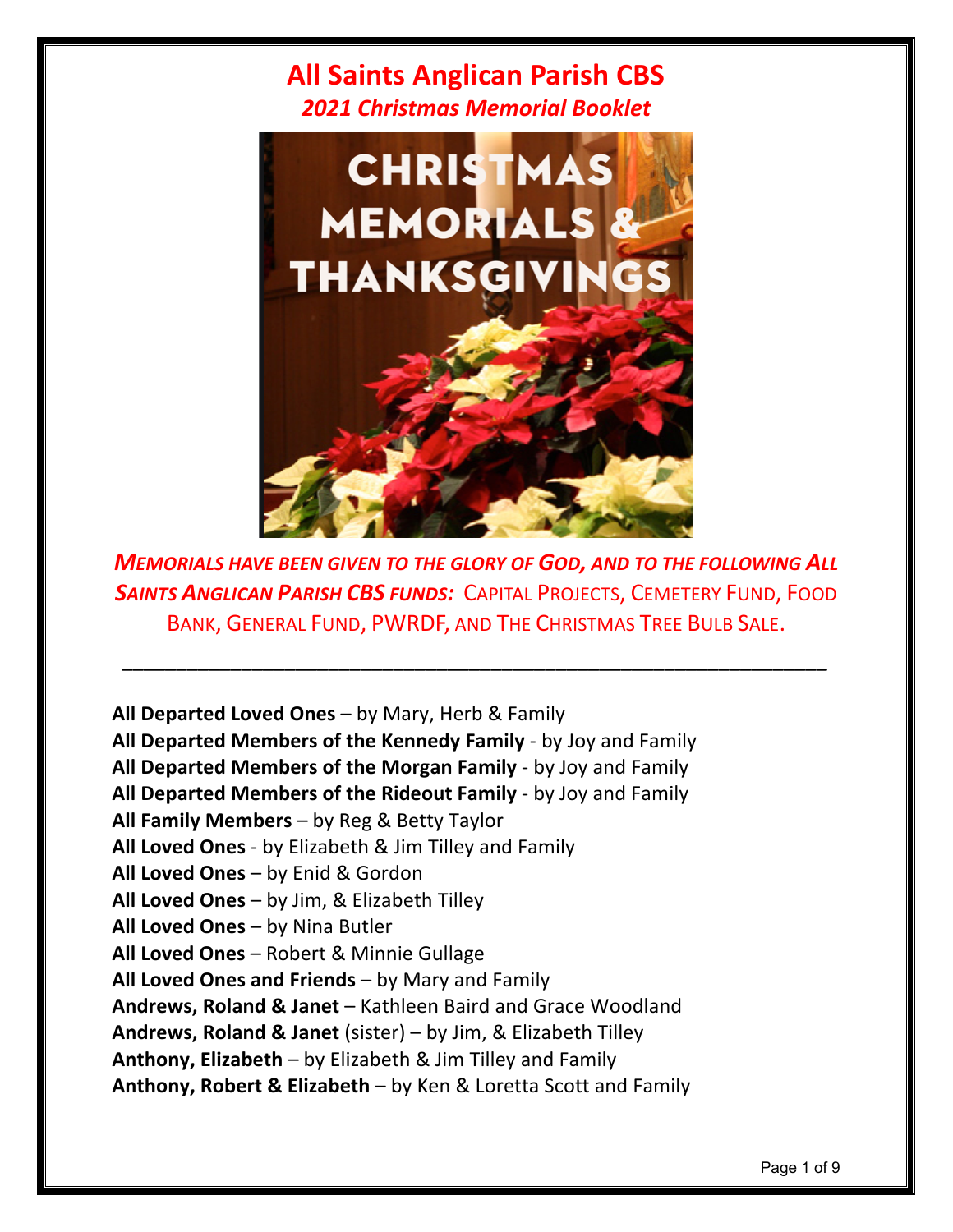# **All Saints Anglican Parish CBS**

#### *2021 Christmas Memorial Booklet*

**Anthony, Robert & Theodore** – by Elizabeth & Jim Tilley and Family **Anthony, Theodore** – by Ken & Loretta Scott and Family **Baird, Elsie & Henry** (parents) – by Myrtle Dunham **Baird, James** – Kathleen Baird and Grace Woodland **Baird, Jim** – by Jim, & Elizabeth Tilley **Baird, Leonard & Helen** – by Myrtle Dunham **Baird, Roy & Vera** – by Myrtle Dunham **Batten, Abram** – by Eric & Amy Dodge **Batten, Chesley & Julia** – by Sandra & Graham Taylor **Batten, Donald** – by Sandra & Graham Taylor **Batten, James J.** – by Sandra & Graham Taylor **Batten, Maxine** – Enid, Rodger and Family **Batten, Stella & Abe** - by Julie, Jim, Ken and Families **Batten, Thomas & Susan** – by Fred & Ella Batten **Batter, Abram & Stella** - by Jim & Stella Batten **Bishop, Bert & Doris** – by Lorraine and Family **Bishop, Reg & Ina** – by Margaret Fagan and Hattie & Alva Bishop **Bishop, Robbie** – by Lorraine and Family **Bishop, Tony** – by Margaret Fagan and Hattie & Alva Bishop **Bonnell, Anthea** – by Jim, & Elizabeth Tilley **Brophy, Thomas & Bride** – by Helen Brophy **Bussey, Cameron** – by Ken & Loretta Scott and Family **Bussey, Edward** – by Elizabeth & Jim Tilley and Family **Bussey, Gladys** (sister) – by Heather George **Bussey, Jacob** – by Ken & Loretta Scott and Family **Bussey, Peter & Emily** – by Eric & Amy Dodge **Bussey, Peter & Emily** – by Fred & Ella Batten **Bussey, Phyllis & Edward** – by Ken & Loretta Scott and Family **Bussey, Phyllis & Jacob** – by Elizabeth & Jim Tilley and Family **Bussey, Sarah & Charles** – by David & Deborah Bussey **Butler, Albert & Flora** – by David & Barbara Butler **Butler, Albert & Flora** – by Kevin Hunt and Marion Butler **Butler, Charles & Martha** – by Rev Sam, Christina and Family **Butler, Fred** – by Nina **Butler, Laura** – by Dale & Joanne Bickford **Butler, Samuel James & Winnie** – George & Linda McDonald **Butler, Susie & John Albert** – by Mary, Herb & Family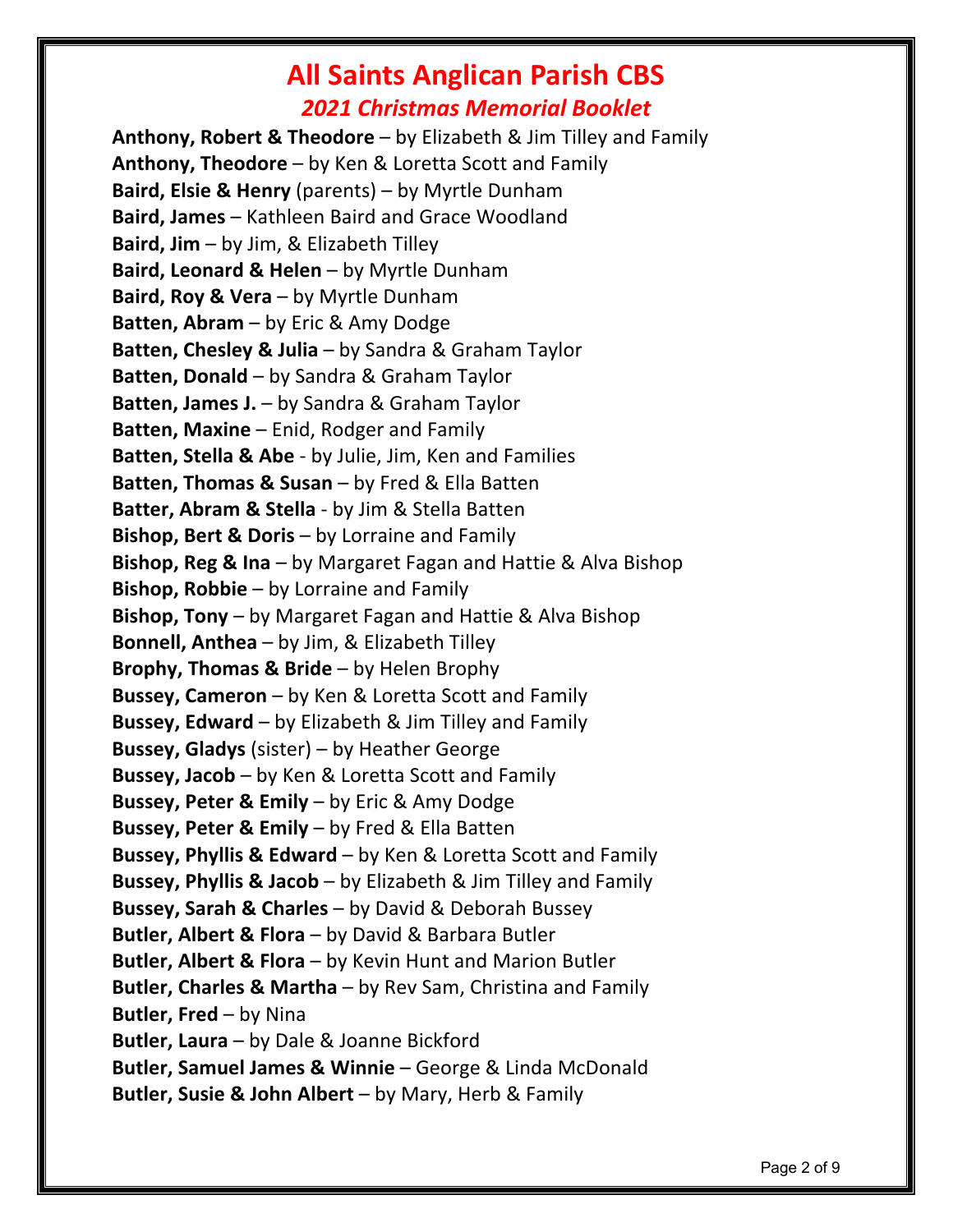**Butler, Tasker** – by Barbara Butler **Butler, Uriah & Alice** (grandparents) – by Barb & Robert **Butler, Violet** – by Calvin and Family **Butler, Violet** – by Ern & Myrtle Fowler **Butler, William & Hazel -** by daughter Marie & son-in-law Harold Hillier and Family **Cable, Calvin** (dear father and grandfather) – by daughter Amanda, son-in-law Greg, and grandchildren Zachery & Grace Taylor **Cable, Calvin** (husband) – by Greta Cable **Cable, Francis** – by Elizabeth & Jim Tilley and Family **Cable, Francis** – by Ken & Loretta Scott and Family **Caines, Andrea** – Rodger, Enid and Family **Caines, Ernest** – by Dorcas & Cyril Dooley **Caines, Ernest** – by Mary and Family **Caines, John & Marion** – Rodger, Enid and Family **Caines, Leopold & Mildred** – by Mary and Family **Caines, Mona** – Rodger, Enid and Family **Cairns, Jennifer & Jayden** – by Bob Peach **Cairns, Jennifer & Jayden** – by David & Barbara Butler **Cairns, Jennifer & Jayden** – by Helen & Cyril Watton **Cairns, Jennifer & Jayden** – by Shirley & Barry Tippett **Carter, Uriah & Dorothy** – by Jim & Stella Batten **Clarke, Dawson & Lillian** – by Marie & Harvey Porter **Cluney, David & June** – by Mary, Herb & Family **Cluney, Elsie & Ray** – by Mary, Herb and Family **Dawe, Art** (brother) – by Heather George **Dawe, Beverly** – by Joan Johnson and Family **Dawe, Beverly** – by Olga, Brett & Rossini Dawe **Dawe, Gordon & Lucy** (mother and father) – by Heather George **Dawe, Gordon Jr.** (brother) – by Heather George **Dawe, Gwendolyn & James** - by Frances Rideout **Dawe, Helen** – by Joan, Bob and Family **Dawe, Issac & Annie Jane** – by Jean Haines and Family **Dawe, Nellie** – by Joan, Bob and Family **Dawe, Wilfred** – by Joan, Bob and Family **Delaney, Boyd** – by Eleanor Delaney **Delaney, Ruby & Eddy Jim** – by Reg & Betty Taylor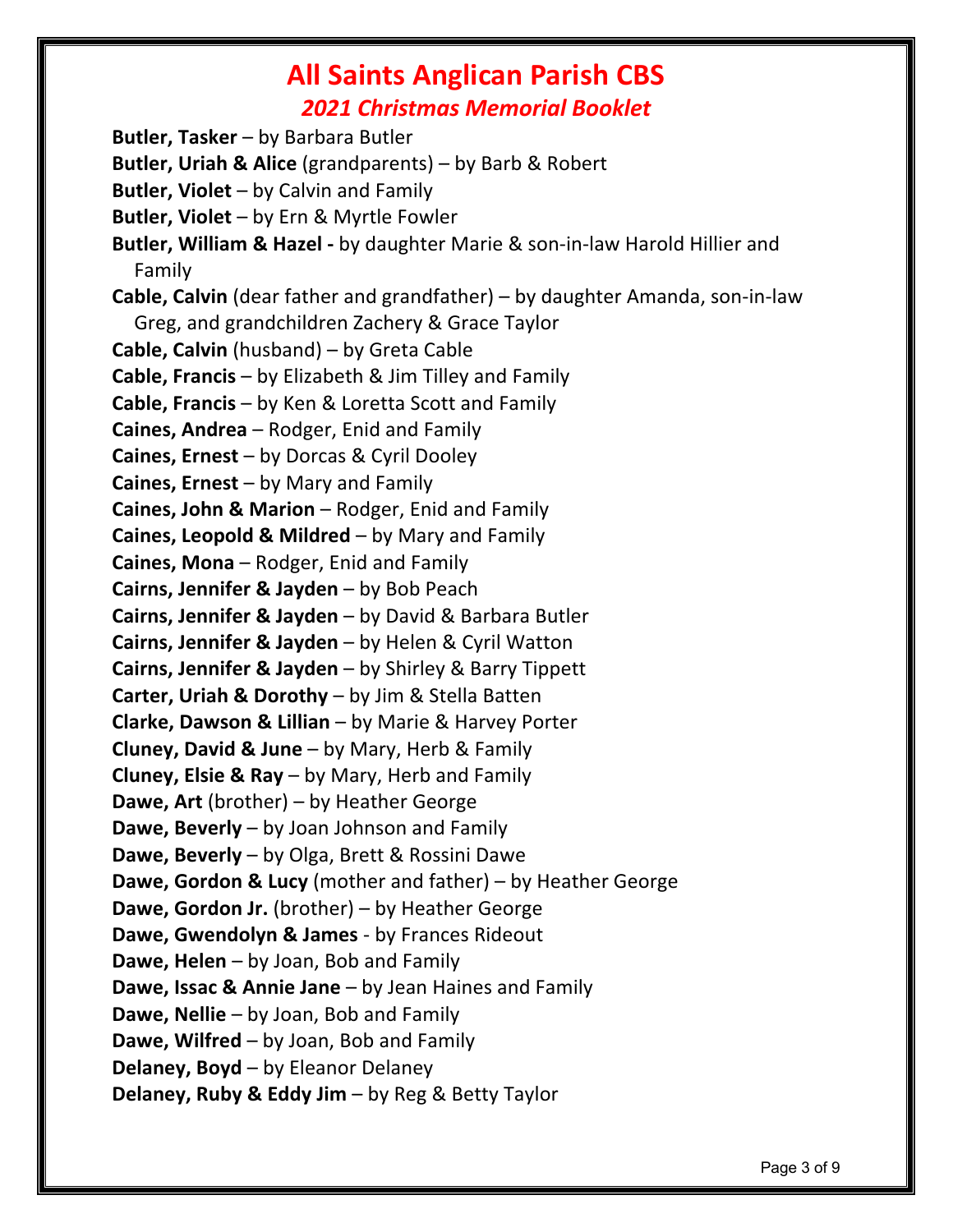**Denney, Isobel** – by Eric & Doris O'Brien **Departed Brothers** – by Prince of Orange Lodge #23, Kelligrews **Departed Family and Friends** – by William & Eleanor Butler **Departed Loved Ones** - Rodger, Enid and Family **Departed Loved Ones** – by Graham & Phyllis Peddle **Departed Loved Ones** – by Helen Brophy **Departed Loved Ones** – by Jim & Stella Batten **Departed Loved Ones** – by Myrtle Dunham **Departed Loved Ones** – Dave Porter **Departed Loved Ones** – Enid, Rodger and Family **Departed Sisters of Ruby Lodge LOBA Kelligrews** – by members of Ruby Lodge **Dodge, William & Sarah** – by Eric & Amy Dodge **Dunham, Robert** (husband) – by Myrtle Dunham **Eason, Israel & Dorcas** – by Mary and Family **Eason, Wayne** (family and friend) – by Audeen Eason **Fagan, Gordon & Rachael** – by Doug & Lily **Fagan, Gordon & Rachael** – by Wayne Fagan **Fagan, Laura** – by Cecil and Family **Fagan, Laura** – by Margaret Fagan and Hattie & Alva Bishop **Fagan, Reginald & Gwendolyn** – by Ralph & Rosalind Fagan and Family **Fagan, Robert Sr.** – by Cecil and Family **Fagan, Robert Sr**. – by Margaret Fagan and Hattie & Alva Bishop **Fitzgerald, Cyril** – Enid, Rodger and Family **Fitzpatrick, Carol Anne & Jack** – by Barb & Robert **Fowler, Charlie & Lydia** – by Ern & Myrtle Fowler **Fowler, George** – by Ern & Myrtle Fowler **Fowler, Maxine** – by Ern & Myrtle Fowler **George, Gerald** (husband) – by Heather George **Grandparents** – by Paul, Cathy, Ryder, Jayden and Sophie **Greeley Family** – by Lillian Taylor **Greeley, Margaret** – by Wendy **Greeley, Margaret** (mother) – by Lillian Taylor **Greeley, Roy Jr.** (brother) – by Lillian Taylor **Greeley, Roy Sr.** (father) – by Lillian Taylor **Greenslade, Gerald M. & Adeline** – by Reg, Lola and Collette **Greenslade, John & Marie** and their twin daughters **Ruth & Mary** – by Wayne Greenslade & Family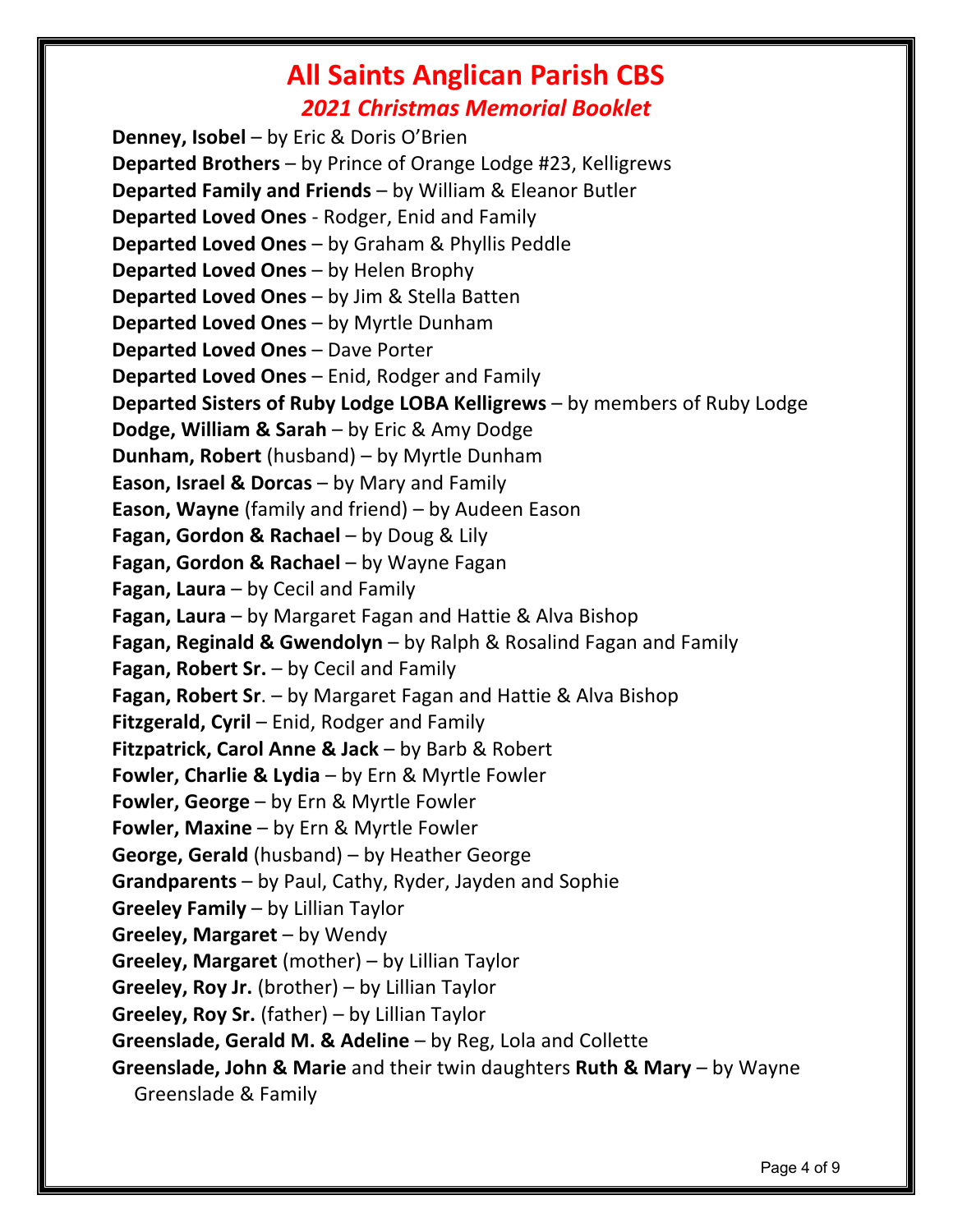**Greenslade, Matthew & Annie** – by Gloria and Family **Greenslade, Norman & Emily** - by Wayne Greenslade & Family **Gullage, Elsie & William** (parents) – Robert & Minnie Gullage **Gullage, Judy** (daughter) – Robert & Minnie Gullage **Haines, Bert** – by Jean Haines and Family **Haines, Harry & Lillian** – by Jean Haines and Family **Haines, John & Emma** – by Elizabeth & Jim Tilley and Family **Haines, Samantha** – love Nan, Pop, and Mom **Haines, Wilmeth & Robert** – by Enid & Gordon **Haskell, Robert & Myrtle** – by Rosalind & Ralph Fagan and Family **Hennessey, Marjorie & Jack** – by Shirley & Kevin Forristall **Hunt, Samuel & Alvina** – by Kevin Hunt and Marion Butler **Janes, Sammy** – by Doug & Lily **Janes, Sammy** – by Wayne Fagan **Jefford, James & Matilda** – by Ruby Jefford **Johnson, Robert E** – by Joan Johnson and Family **Kennedy, Catherine** (daughter) - by Joy and Family **Kennedy, Derick** - by Joy and Family **King, Alvin** – by Marie and Family **King, Lillian & Fred** – Enid, Rodger and Family **Knight, Ferne** – by Barb & Robert **Lambert, Nina** – by Roger and Family **Lear, Edith** – by Elizabeth & Jim Tilley and Family **Loved Ones** – by Charles & Fanny Taylor **Loved Ones** – by Eric & Amy Dodge **Loved Ones** – by Greta Cable **Loved Ones** – by Helen Chaytor **McIntyre, Stephanie** – Rodger, Enid and Family **Meaney, Betty** – by Joan Johnson and Family **Meaney, Betty** – by Olga Dawe **Mercer, Clarence & Lily** – by Wayne, Jean and Family **Mercer, Myrtle** – by Eric & Doris O'Brien **Morgan, Clarence** – by Calvin Toope **Newhook, Judy** – by Alf, Paula and Stephanie **O'Brien, Pierce & Geraldine** – by Eric & Doris O'Brien **Patterson, Evelyn** (sister) – by Heather George **Peach, Barbara** – by Helen & Cyril Watton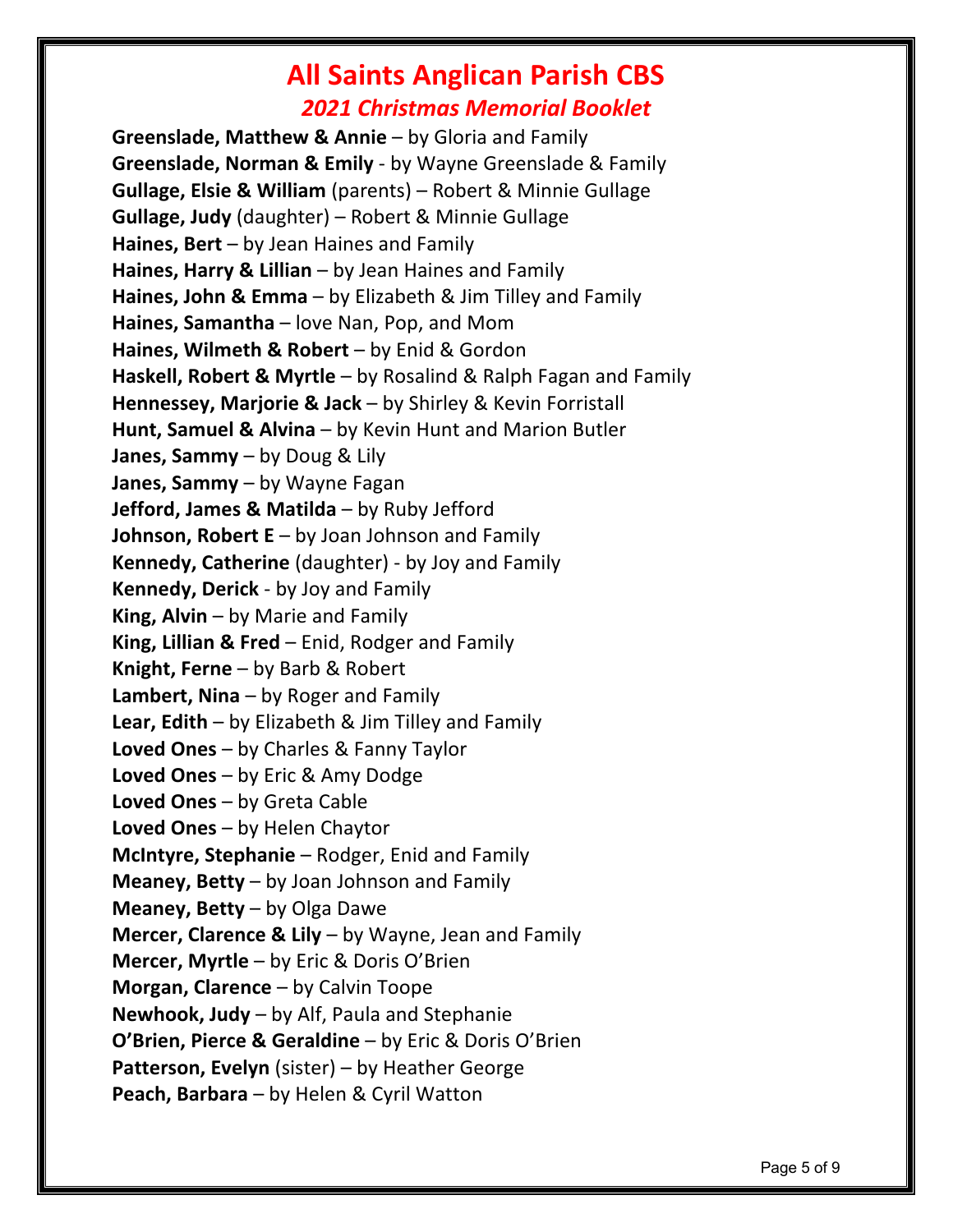**Peach, Barbara** – by Shirley & Barry Tippett **Peach, Barbara Ann** – by Bob Peach **Peach, Elizabeth & Samuel – by Helen & Cyril Watton Peach, Elizabeth & Samuel** – by Shirley & Barry Tippett **Peach, George & Evelyn** – by Roger and Family **Peach, Kevin & Shirley** – by Roger and Family **Peach, Samuel & Ida** – by Bob Peach **Peach, Samuel & Ida** – by David & Barbara Butler **Peach, William** – by Roger and Family **Petten, Alfred & Nina** (parents) – by Fannie, Dave and Family **Petten, Daphne** – by Helen & Cyril Watton **Petten, Edward** – by Eric & Amy Dodge **Petten, James** – by Ray & Daphane Rideout **Petten, Maryann** – by Ray & Daphane Rideout **Petten, Nicholas & Florence** – by Ern & Myrtle Fowler **Petten, Wayne** – by Ray & Daphane Rideout **Petten, Wilson & Ethel** – by Noah and Family **Pittman, Kevin** – by Ruth and Family **Porter Families** – by Myra **Porter, Abe** – by Dave Porter **Porter, Ada** – by Edward **Porter, Ada** (Mom) - by Earl Porter **Porter, Ada** (mother and grandmother) - by Jeff, Geraldine, Jillian and Joel **Porter, Ada** (mother and grandmother) - by Lorraine, Willis and Hilary **Porter, Bonnie** – by Ray & Daphane Rideout **Porter, Emma P.** – by Dave Porter **Porter, Fanny (Mudder)** – by Noah and Family **Porter, Issac & Bessie** – by Marie & Harvey Porter **Porter, Mary & Noah** – by Enid & Gordon **Porter, Noah & Mary** – by Noah and Family **Porter, Noah & Mary** – by Rev Sam, Christina and Family **Porter, Noah & Mary** (parents) – by Fannie, Dave and Family **Porter, Velma** (wife) – by Dave Porter **Porter, William & Bertha** – by Marie & Harvey Porter **Rideout Families** – by Myra **Rideout, Albert & Florence May** – by Edith Rideout **Rideout, Baby Violet Ruth** – by Marie & Harvey Porter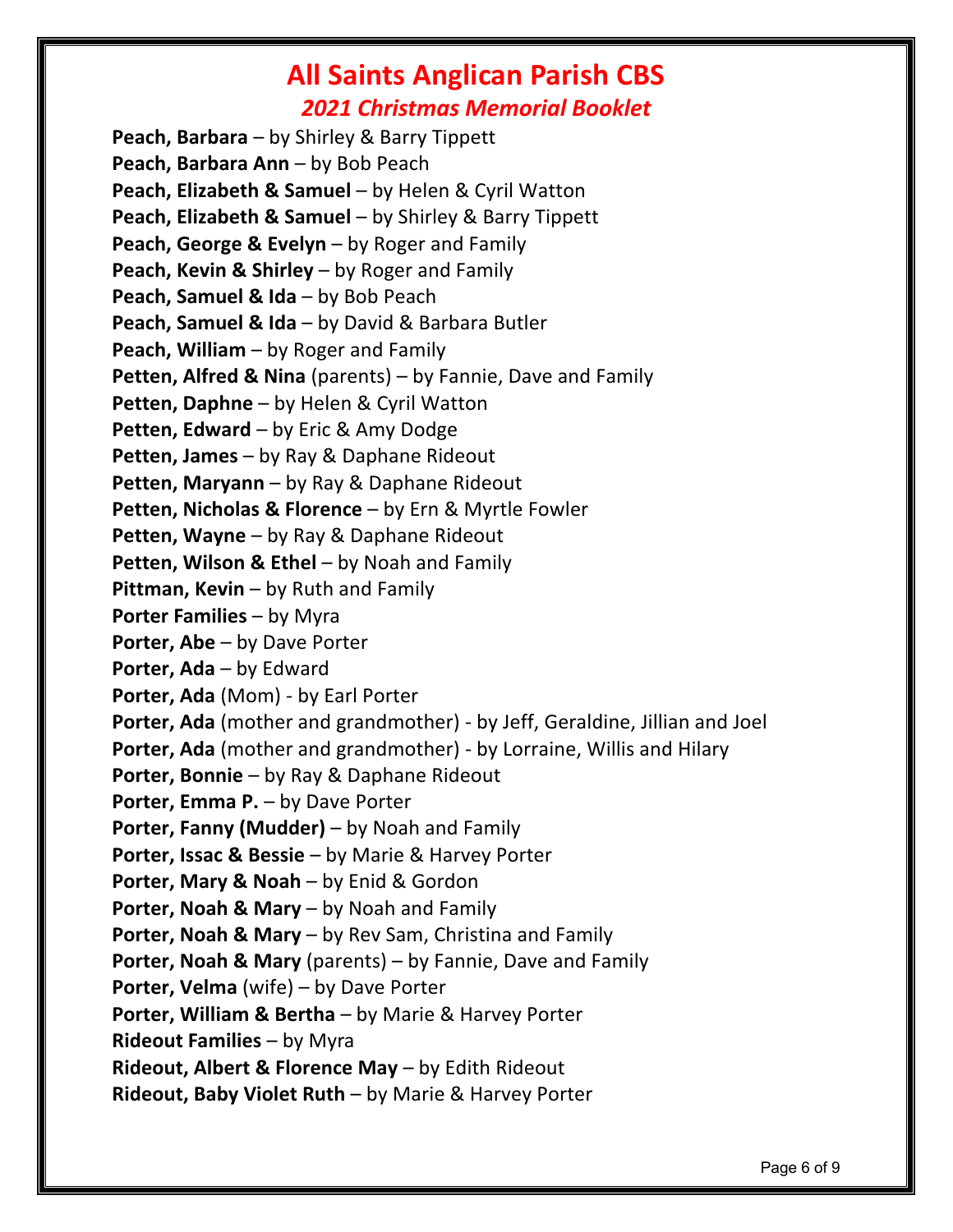**Rideout, Cyril & Grace** – by Sue Rideout-Vivian **Rideout, Don** – by Eric & Doris O'Brien **Rideout, Doug** – by Ken & Dianne Batten **Rideout, Doug** – by Lily, Scott, Susan and Families **Rideout, Edgar** – Enid, Rodger and Family **Rideout, Edmund & Lizzie** – by David & Deborah Bussey **Rideout, Edmund & Lizzie** – by Marie & Harvey Porter **Rideout, Emily & Gordon** - by Frances Rideout **Rideout, Eric** - by Doug & Lily **Rideout, Eric** - by Eugene & Marilyn Warren **Rideout, Eric** - by Frances Rideout **Rideout, Hedley & Clara** – by Ray & Daphane Rideout **Rideout, Jeffrey** – by Mom & Dad **Rideout, Joseph & Abigail** – Enid, Rodger and Family **Rideout, Leonard** – by Family **Rideout, Leonard** – by Myra **Rideout, Lillian** (aunt) – by Lillian Taylor **Rideout, Linda Elizabeth** – by Edith Rideout **Rideout, Mary Ann – by Family Rideout, Max** – by Eric & Doris O'Brien **Rideout, Nancy** – by Eric & Doris O'Brien **Rideout, Stewart** – by Edith Rideout **Rideout, Vic** – by Eric & Doris O'Brien **Rideout, William** – by Family **Rideout**, **William Jr** – by Family **Roberts, Frank** – by Sandra and Family **Ryan, Elaine** (family and friend) – by Tom Ryan **Savory, Butch** – by Chelsea, Taylen and James **Savory, Onslow** – by Edith Rideout **Scott, Chesley & Florence** – by Ken & Loretta Scott and Family **Smith, Alfreda** – by Elizabeth & Jim Tilley and Family **Smith, Alfreda** – by Ken & Loretta Scott and Family **Smith, Arthur & Daisy** – by Joan, Bob and Family **Smith, Donald W**. – by wife Phoebe and Family **Smith, Patricia** – by Dorcas & Cyril Dooley **Smith, Patricia** (precious granddaughter) - by Mary and Family **Stringer, Nehemiah & Effie** – by Sue Rideout-Vivian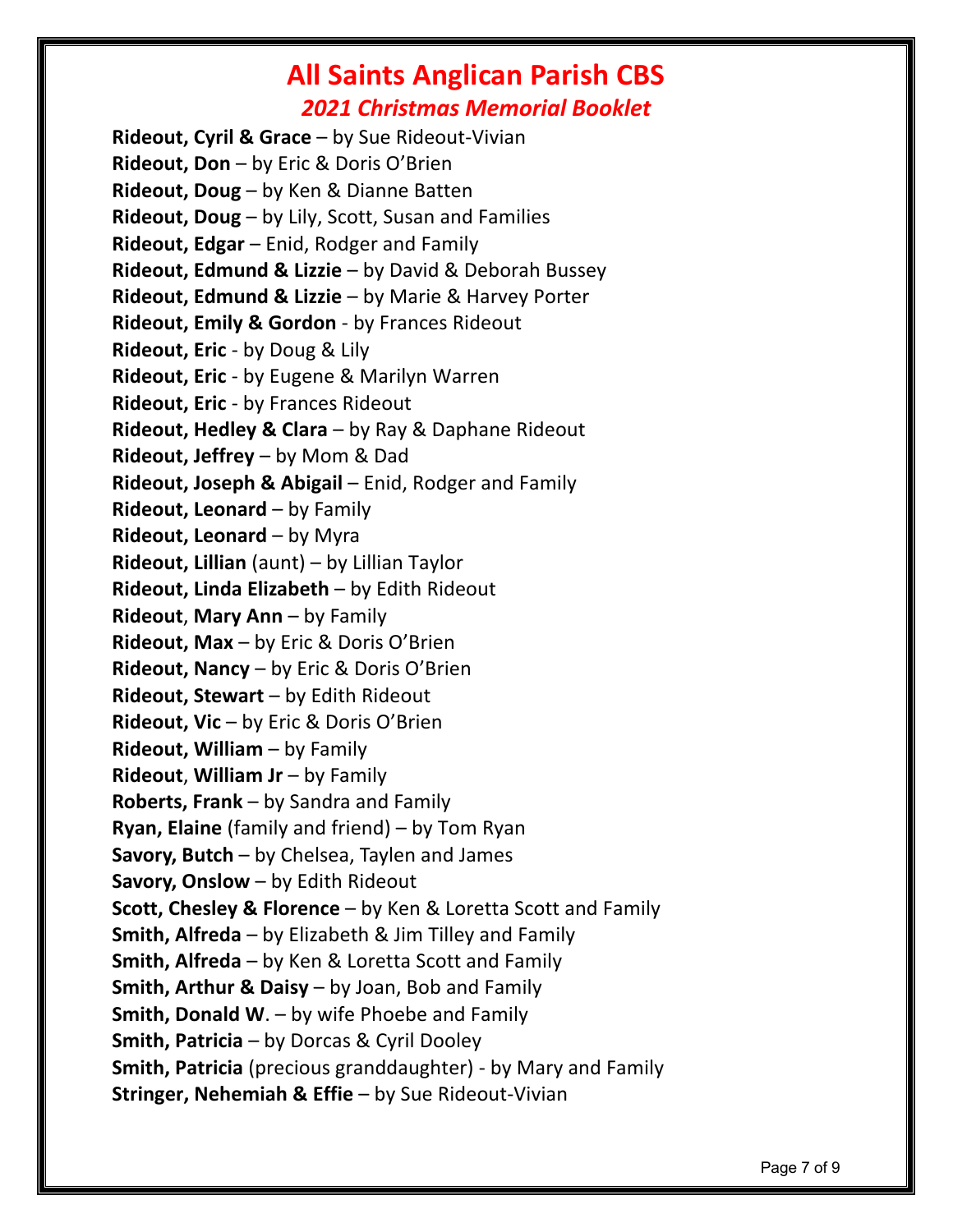**Taylor Family** – by Lillian Taylor **Taylor, Albert** – by Mary Taylor and Family **Taylor, Albert Jr**. **(Alby)** – by Ken & Loretta Scott and Family **Taylor, Albert Sr**. – by Ken & Loretta Scott and Family **Taylor, Alfred & Emma** – by Sandra & Graham Taylor **Taylor, Gordon** – by Lorraine and Family **Taylor, Mervyl** – by Wendy **Taylor, Mervyl** (husband) – by Lillian Taylor **Taylor, Mildred & George** – by Reg & Betty Taylor **Tilley, Chesley** – by Barb & Robert **Tilley, Gladys & Ches** – by Barb & Robert **Tilley, Heber & Maude** – Enid, Rodger and Family **Tilley, Marjorie** – by Olga Dawe **Tilley, Muriel** (aunt) – by Heather George **Tilley, Raymond R.** – by Joan Johnson and Family **Tilley, Raymond R.** – by Olga Dawe **Tilley, Rendell & Evelyn** – by Joan Johnson and Family **Tilley, Rendell & Evelyn** – by Olga Dawe **Tilley, Robert & Lavina** (grandparents) – by Barb & Robert **Tilley, Ruby** – by Eric & Doris O'Brien **Tilley, Ruby** – Enid, Rodger and Family **Tilley, Vera** – Kathleen Baird **Tilley, Vera** (baby sister) – by Jim, & Elizabeth Tilley **Tilley, Walter & Marthia** – by Olga Dawe **Tilley, Warrick & Catherine (Kit)** – by Jim, & Elizabeth Tilley **Tilley, Warrick & Catherine (Kit)** – by Kathleen Baird and Grace Woodland **Tilley, Winston** – Enid, Rodger and Family **Tippett, Gordon & Nellie** – by Shirley & Barry Tippett **Tobin, Janice** – by Ray & Daphane Rideout **Toope, Evelyn** – by Calvin and Family **Toope, Perry** – by Calvin and Family **Vaters, Mark** – by Mary, Herb & Family **Verge, Robert & Ellie** (parents) – Robert & Minnie Gullage **Warford, Louise** – by Lorraine and Family **Warren, Peter** – by Dot, Tiffany, Justin, Catherine, and granddaughterMia **Watton, Maud & Arthur** – by Helen & Cyril Watton **Weir, Beatrice** – by Barb & Robert